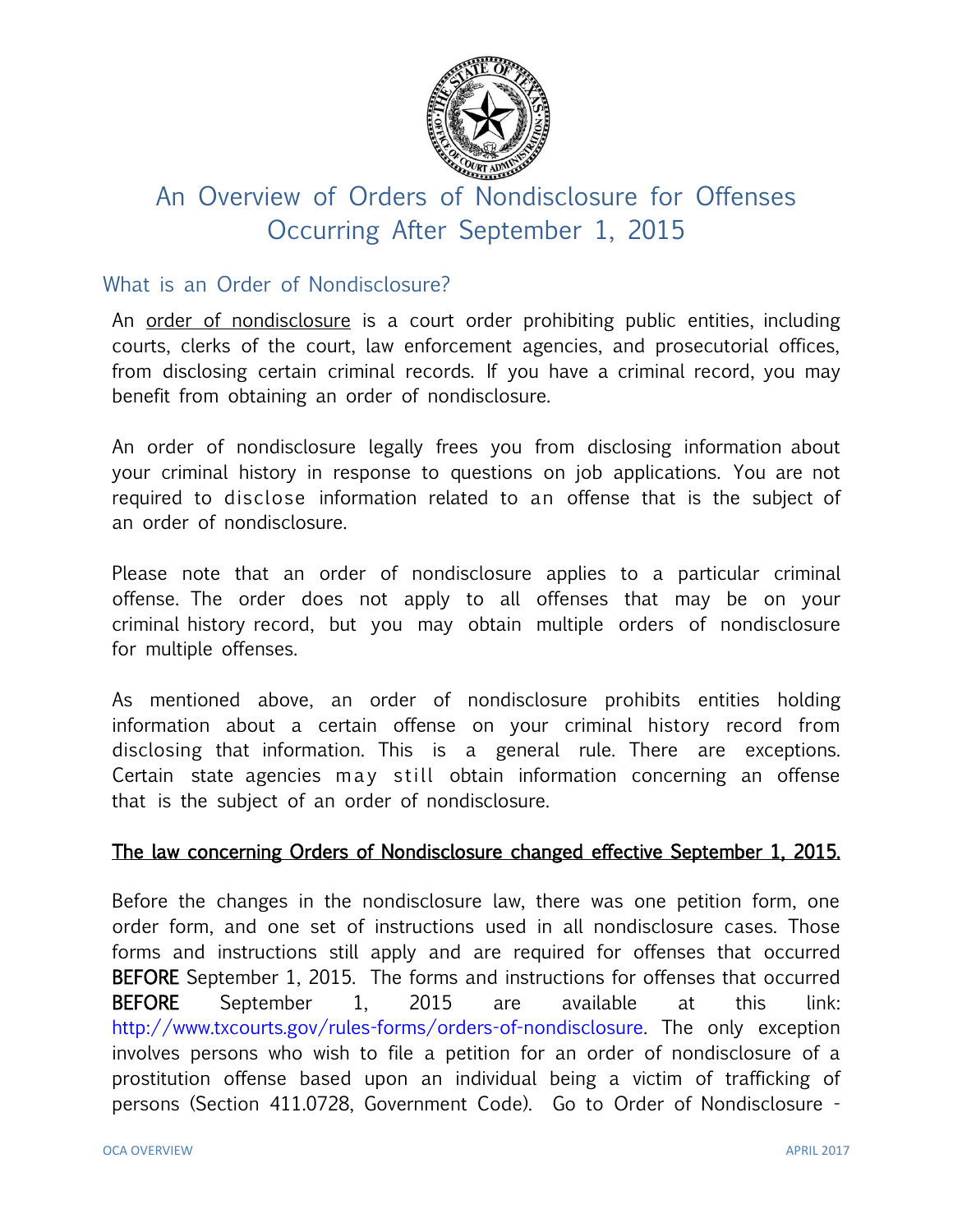Victim of Trafficking of Persons from the main tab for further information about orders of nondisclosure for this type of offense.

Effective September 1, 2015, the following new laws address the types of nondisclosure petitions and orders available:

- Section 411.072, Government Code (deferred adjudication community supervision; certain nonviolent misdemeanors);
- Section 411.0725, Government Code (deferred adjudication community supervision; felonies and certain misdemeanors);
- Section 411.0728, Government Code (victims of trafficking of persons);
- Section 411.073, Government Code (community supervision following conviction; certain misdemeanors); and
- Section 411.0735, Government Code (conviction and confinement; certain misdemeanors).

Each of the sections listed above provides specific procedures and requirements that you must meet in order to obtain an order of nondisclosure under that particular section. The procedures and requirements for each section are different. You must determine which section is the correct section for you to use in requesting your order of nondisclosure.

# WHEN A PETITION IS REQUIRED, YOU MUST FILE IT WITH THE CLERK OF THE COURT (HEREINAFTER "CLERK") THAT PLACED YOU ON DEFERRED ADJUDICATION COMMUNITY SUPERVISION OR COMMUNITY SUPERVISION. THE CLERK WILL SEND THE PETITION TO THE JUDGE, AND EITHER THE JUDGE OR THE CLERK WILL SEND A COPY OF THE PETITION TO THE PROSECUTOR.

## Documents You Should Gather to Assist You

You may need one or more of the following documents, depending on your case, to help determine if you are eligible for an order of nondisclosure:

- 1) a copy of the judgment in your case;
- 2) a signed order or document showing that the judge reduced your period of deferred adjudication community supervision (hereinafter "deferred adjudication"), community supervision (hereinafter "probation"), or confinement or granted an early termination of the same;
- 3) a signed order or document showing that you successfully completed your deferred adjudication or probation;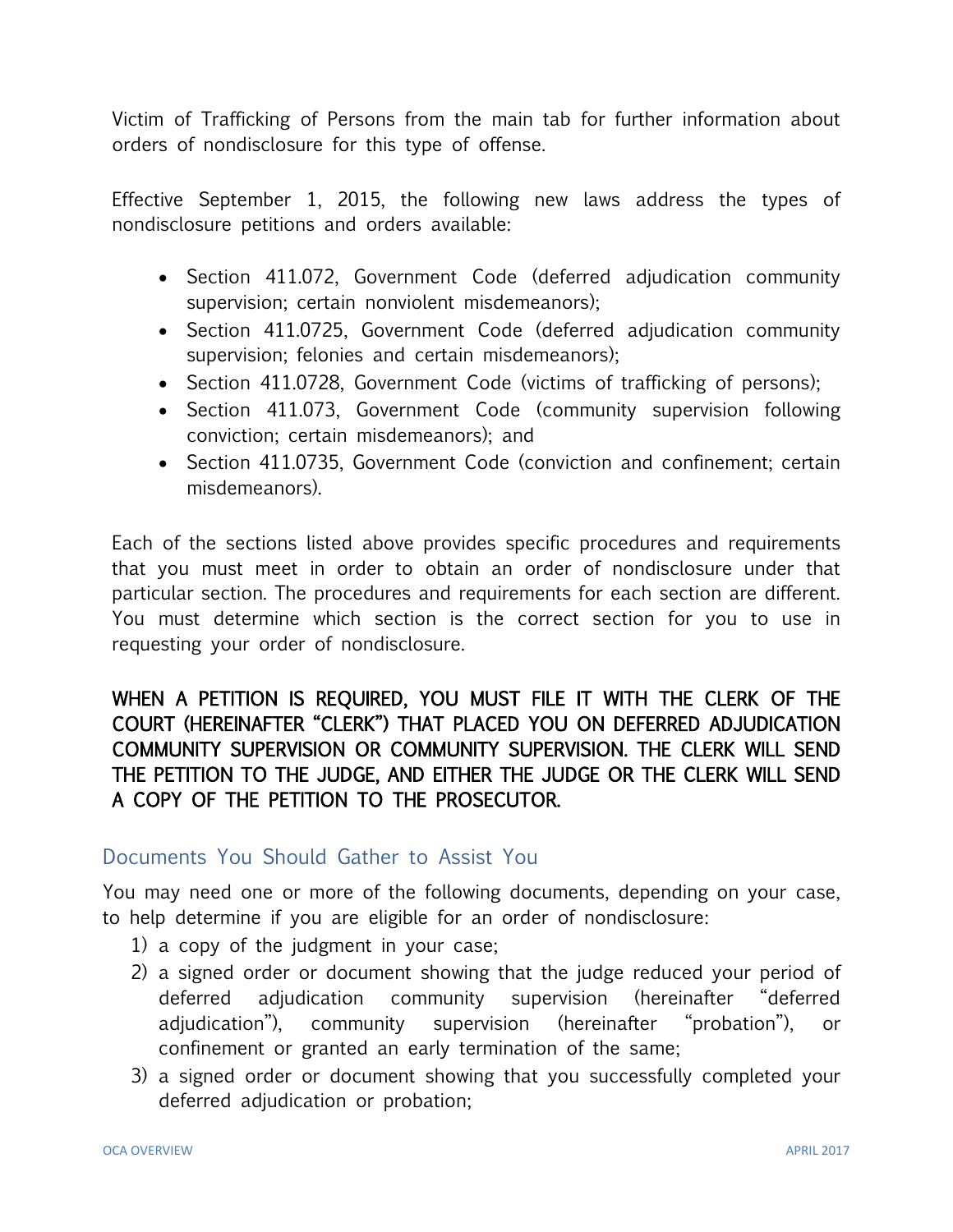- 4) a signed order or judgment showing that the judge dismissed the proceedings and discharged you;
- 5) a signed order showing that the judge set aside the verdict in your case or permitted you to withdraw your plea and dismissed the accusation, complaint, information, or indictment against you in accordance with Section 20(a), Article 42.12, Code of Criminal Procedure; and
- 6) a signed order or judgment reflecting any affirmative findings made by the judge, including any finding that it is not in the best interest of justice for you to receive an automatic order of nondisclosure, any finding having to do with family violence, and any finding that requires you to register as a sex offender.

# Basic Eligibility Requirements for All Orders of Nondisclosure

Although the requirements of each section are different, in order to be eligible for an order of nondisclosure under any of them, you MUST first satisfy the basic requirements of Section 411.074, Government Code. There are three basic requirements under Section 411.074 (see Nos. 1 thru 3 immediately below). IF YOU CANNOT SATISFY THESE REQUIREMENTS, YOU ARE NOT ELIGIBLE FOR AN ORDER OF NONDISCLOSURE, and there is no need for you to request an order of nondisclosure from the court because the court does not have the legal authority to grant an order of nondisclosure to you.

- 1. You are not eligible for an order of nondisclosure if the offense for which you are requesting an order of nondisclosure or any other offense you have ever been convicted or placed on deferred adjudication for was one of the following offenses:
	- (A) an offense requiring registration as a sex offender under Chapter 62, Code of Criminal Procedure;
	- (B) an offense under Texas Penal Code Section 20.04 (aggravated kidnapping);
	- (C) an offense under any of the following Texas Penal Code Sections:
		- 19.02 (murder);
		- 19.03 (capital murder);
		- 20A.02 (trafficking of persons);
		- 20A.03 (continuous trafficking of persons);
		- 22.04 (injury to a child, elderly individual, or disabled individual);
		- 22.041 (abandoning or endangering a child);
		- 25.07 (violation of court orders or conditions of bond in a family violence, sexual assault or abuse, stalking, or trafficking case);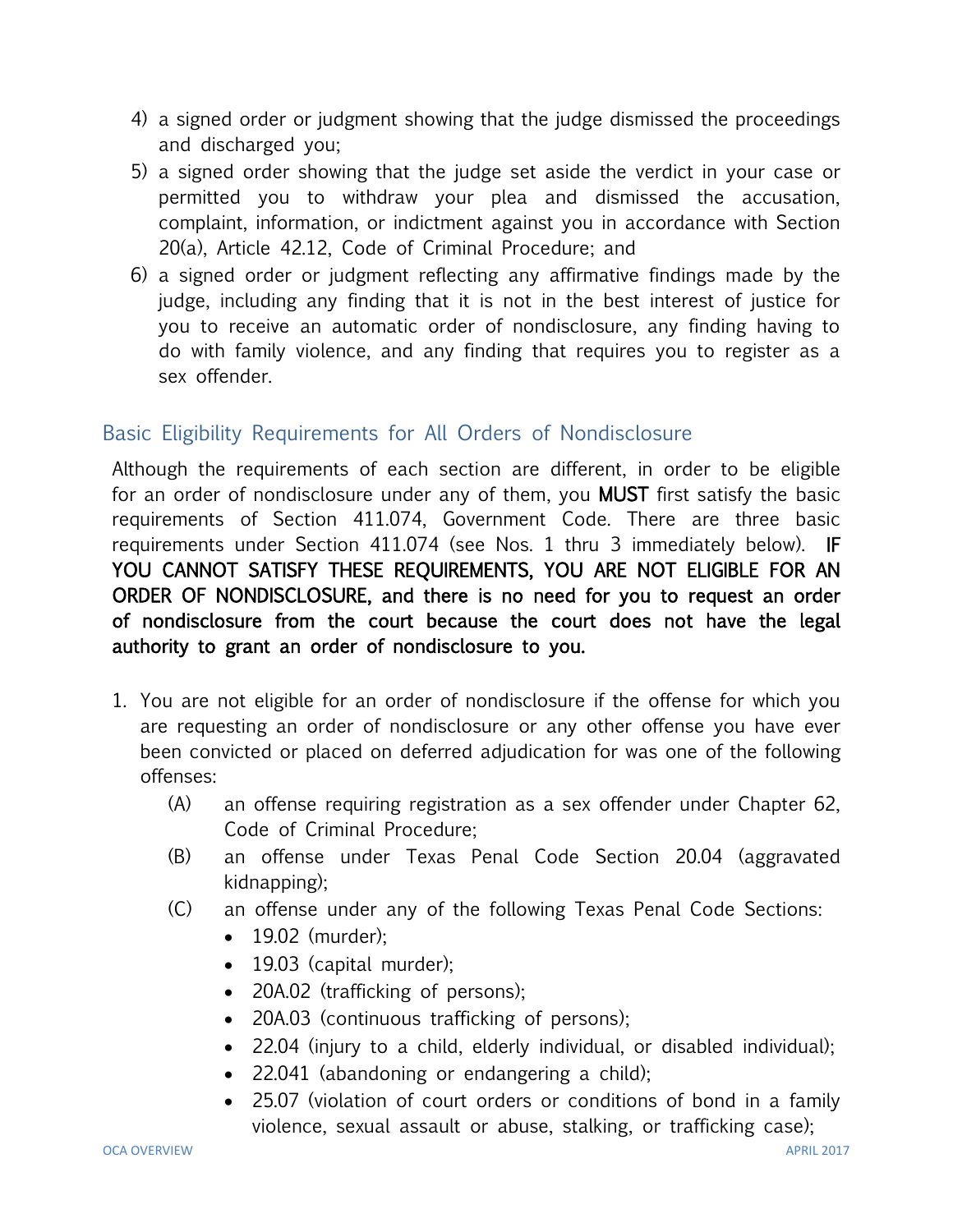- 25.072 (repeated violation of certain court orders or conditions of bond in family violence, sexual assault or abuse, stalking, or trafficking case); or
- $\bullet$  42.072 (stalking); or
- (D) any other offense involving family violence, as defined by Section 71.004, Family Code.
- 2. You are not eligible for an order of nondisclosure if the court makes an affirmative finding that the offense for which you are requesting an order of nondisclosure involved family violence, as defined by Section 71.004, Family Code.
- 3. You are not eligible for an order of nondisclosure if, during the period after you were convicted or placed on deferred adjudication for the offense for which you are requesting an order of nondisclosure, and during any required waiting period after completion of the sentence or deferred adjudication (*see* Note below), you were convicted of or placed on deferred adjudication for any offense other than an offense under the Transportation Code punishable by fine only.

Note: There are waiting periods prior to being eligible for some of the orders of nondisclosure. After determining which nondisclosure law applies to you, confirm that you have not been convicted of any other offense other than an offense under the Transportation Code punishable by fine only during the waiting period.

If you meet the requirements of Section 411.074 discussed above, you can proceed to the next portion of this overview.

# Selecting the Appropriate Procedure for Requesting an Order of **Nondisclosure**

In order to make it simpler for you to determine which procedure or section of the Government Code is the correct one to use to request an order of nondisclosure, this overview will lead you through a series of questions. After answering the questions, you will determine either that you are not eligible for an order of nondisclosure and should proceed no further, or that you are eligible for an order of nondisclosure and should proceed below to a particular section under Types of Nondisclosure for additional information and instructions. Each section designated below has requirements that you must satisfy in addition to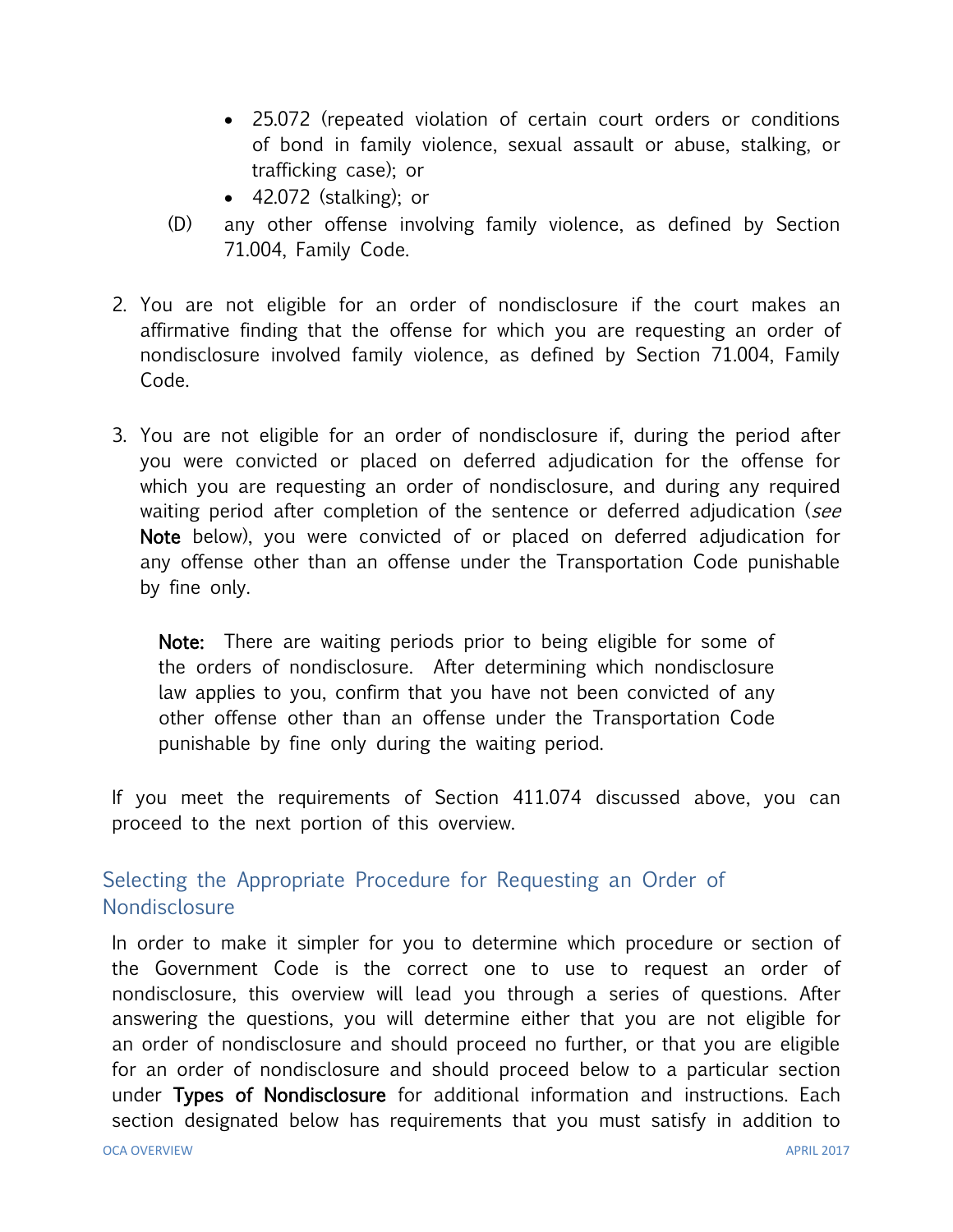those listed above for Section 411.074.

The following three questions will assist you in determining which nondisclosure law, if any, applies to your offense. Remember, this overview deals with offenses occurring AFTER September 1, 2015.

#### Question 1:

Is the offense for which you are requesting an order of nondisclosure one which falls under Section 43.02, Texas Penal Code (Prostitution)?

- If your answer is "NO," proceed to Question 2.
- If your answer is "YES", you should carefully go through the discussion under Section 411.0728 in the Types of Nondisclosure provided below and the Instructions for Completing the Model Petition for an Order of Nondisclosure under Section 411.0728 and determine whether you qualify to file a petition under that section. If you find that you are not eligible for an order of nondisclosure under Section 411.0728, you should return to this point in the overview and continue with Question 2.

## Question 2:

## Is the offense for which you are requesting an order of nondisclosure a felony?

- If your answer to Question 2 is "NO," proceed to Question 3.
- If your answer is "YES," were you placed on deferred adjudication for that offense?
	- o If your answer is "YES," follow the procedure for Section 411.0725.
	- o If your answer is "NO," you are not eligible for an order of nondisclosure and none of the remaining questions apply to you.

## Question 3:

## Is the offense for which you are requesting an order of nondisclosure a misdemeanor in which you were you placed on deferred adjudication?

- If your answer to Question 3 is "YES," other than the offense for which you are requesting an order of nondisclosure, have you ever been previously convicted of or placed on deferred adjudication for an offense other than a fine only traffic offense?
	- o If your answer is "YES," follow the procedure for Section 411.0725.
	- o If your answer is "NO," is the offense for which you are requesting an order of nondisclosure a misdemeanor in which the judge entered an affirmative finding that it is not in the best interest of justice for you to receive an automatic order of nondisclosure and filed a statement of this affirmative finding in the papers of your case?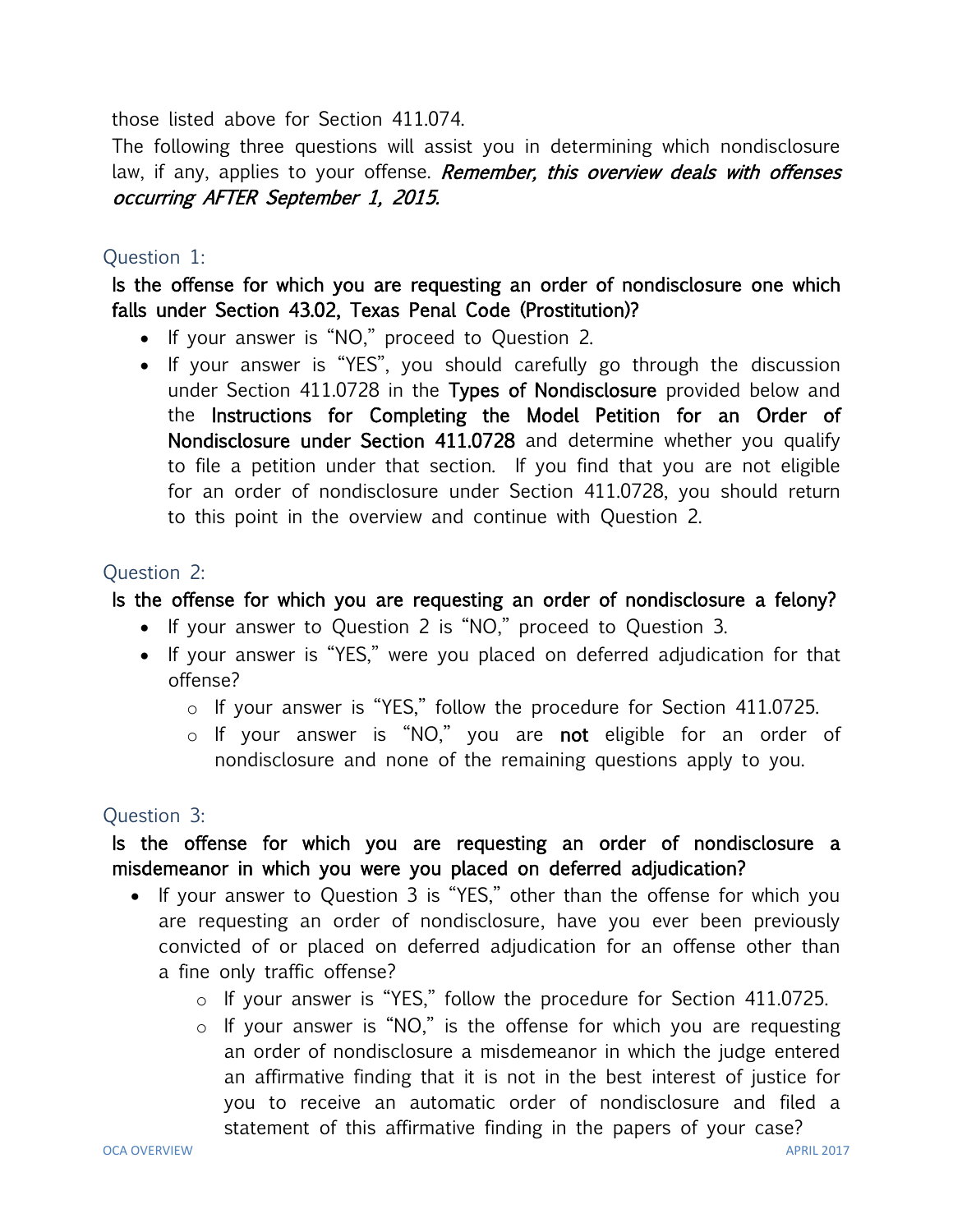- If your answer is "YES," follow the procedure for Section 411.0725.
- If your answer is "NO," is the offense for which you are requesting an order of nondisclosure a misdemeanor under Penal Code Chapters 20 (kidnapping, unlawful restraint, or smuggling of persons), 21 (sexual offenses), 22 (assaultive offenses), 25 (offenses against the family), 42 (disorderly conduct and related offenses), 43 (public indecency offenses), 46 (weapons offenses), or 71 (organized crime offenses)?
	- If your answer is "YES," follow the procedure for Section 411.0725.
	- If your answer is "NO," follow the procedure for Section 411.072.
- If your answer to Question 3 is "NO," other than the offense for which you are requesting an order of nondisclosure, have you ever been previously convicted or placed on deferred adjudication for an offense other than a fine only traffic offense?
	- o If your answer is "YES," you are not eligible for an order of nondisclosure. None of the remaining questions apply to you.
	- o If your answer is "NO," is the offense for which you are requesting an order of nondisclosure one of the following: Alcoholic Beverage Code Sec. 106.041 (driving or operating watercraft under the influence of alcohol by minor); Penal Code Secs. 49.04 (driving while intoxicated), 49.05 (flying while intoxicated), 49.06 (boating while intoxicated), or 49.065 (assembling or operating an amusement ride while intoxicated); or Chapter 71 (organized crime)?
		- If your answer is "YES," you are not eligible for an order of nondisclosure, and none of the remaining questions apply to you.
		- If your answer is "NO," were you placed on probation for the offense for which you are requesting an order of nondisclosure, including probation that required you to serve a term of confinement as a condition of the probation or being placed on probation after you served a term of confinement?
			- If your answer is "YES," follow the procedure for Section 411.073.
			- If your answer is "NO," follow the procedure for Section 411.0735.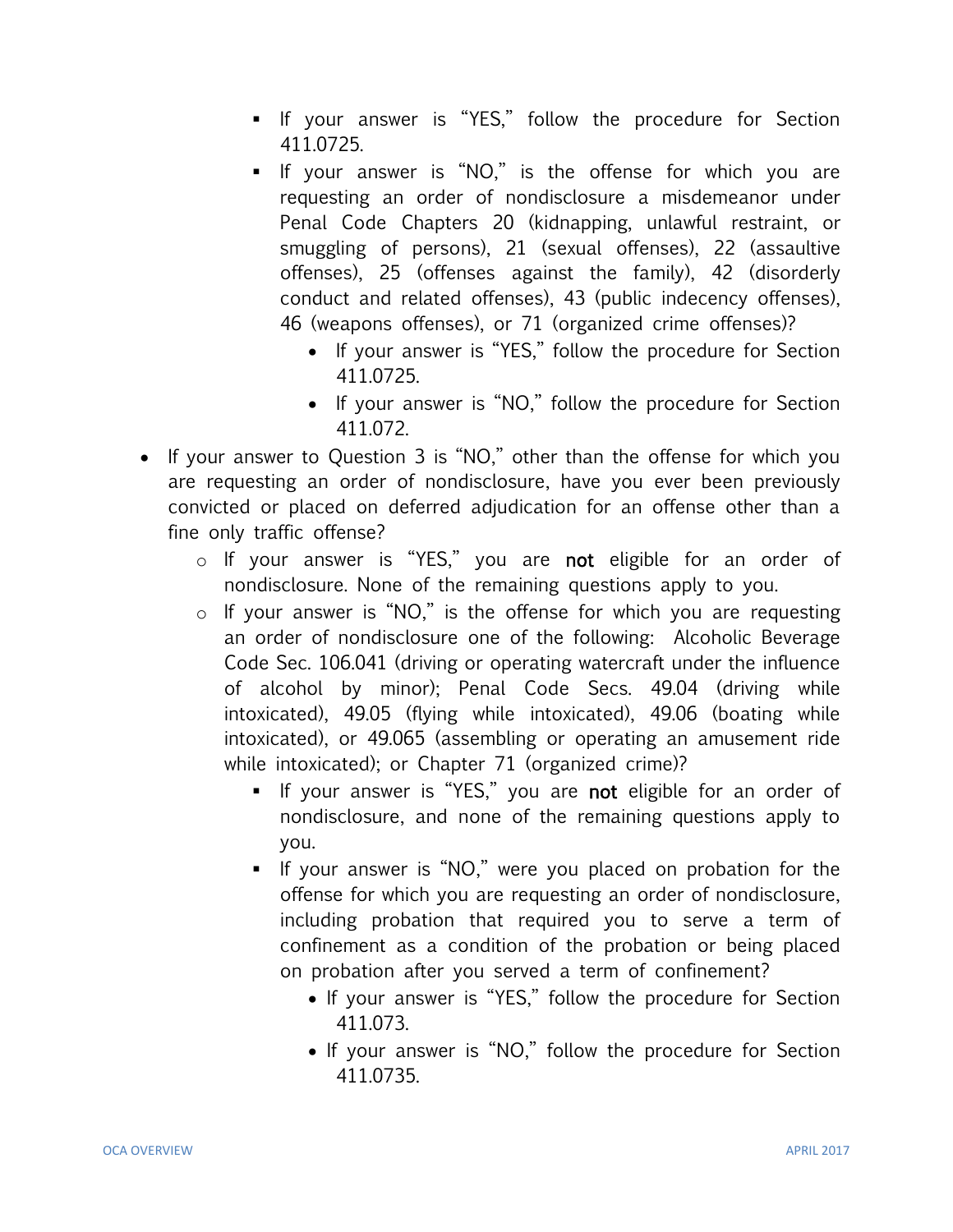## Types of Nondisclosure

At this point it is time to review the **additional** requirements for specific sections of the Government Code to see if you qualify for an order of nondisclosure under the section that applies to you.

THE INFORMATION PROVIDED FOR EACH TYPE OF NONDISCLOSURE LISTED BELOW ASSUMES THAT YOU HAVE DETERMINED THAT YOU MEET THE BASIC ELIGIBILITY REQUIREMENTS FOR AN ORDER OF NONDISCLOSURE, AS THOSE REQUIREMENTS ARE SET FORTH IN SECTION 411.074, GOVERNMENT CODE, AND YOU HAVE IDENTIFIED THE TYPE OF NONDISCLOSURE, IF ANY, THAT APPLIES TO YOUR OFFFENSE. THE INFORMATION PROVIDED ABOVE IDENTIFIES CERTAIN CIRCUMSTANCES AND OFFENSES THAT MAY MAKE YOU INELIGIBLE FOR AN ORDER OF NONDISCLOSURE UNDER SOME OR ALL OF THE SECTIONS LISTED BELOW. IF YOU HAVE NOT REVIEWED THE INFORMATION PROVIDED ABOVE AND ANSWERED THE QUESTIONS TO DETERMINE WHICH ORDER OF NONDISCLOSURE, IF ANY, APPLIES TO YOUR CASE, PLEASE DO SO BEFORE CONTINUING TO READ THE REMAINING PARTS OF THIS OVERVIEW.

SECTION 411.072 – Procedure for Deferred Adjudication Community Supervision for Certain Nonviolent Misdemeanors

- 1. You are not eligible for an order of nondisclosure under Section 411.072 if your offense occurred prior to September 1, 2015. The correct set of forms and instructions for obtaining an order of nondisclosure for an offense that occurred prior to September 1, 2015 are available at this link: [http://www.txcourts.gov/rules-forms/orders-of-nondisclosure.](http://www.txcourts.gov/rules-forms/orders-of-nondisclosure)
- 2. You are not eligible for an order of nondisclosure under Section 411.072 if you have not received a discharge and dismissal for the offense for which you are requesting an order of nondisclosure.
- 3. You are not eligible for an order of nondisclosure under Section 411.072 if it has not been at least 180 days since the Court placed you on deferred adjudication.

In order to obtain an order of nondisclosure under Section 411.072, if you are eligible, the following is the process for obtaining an order:

- 1) You are not required to file a Petition;
- 2) You are required to submit to the Court sufficient evidence to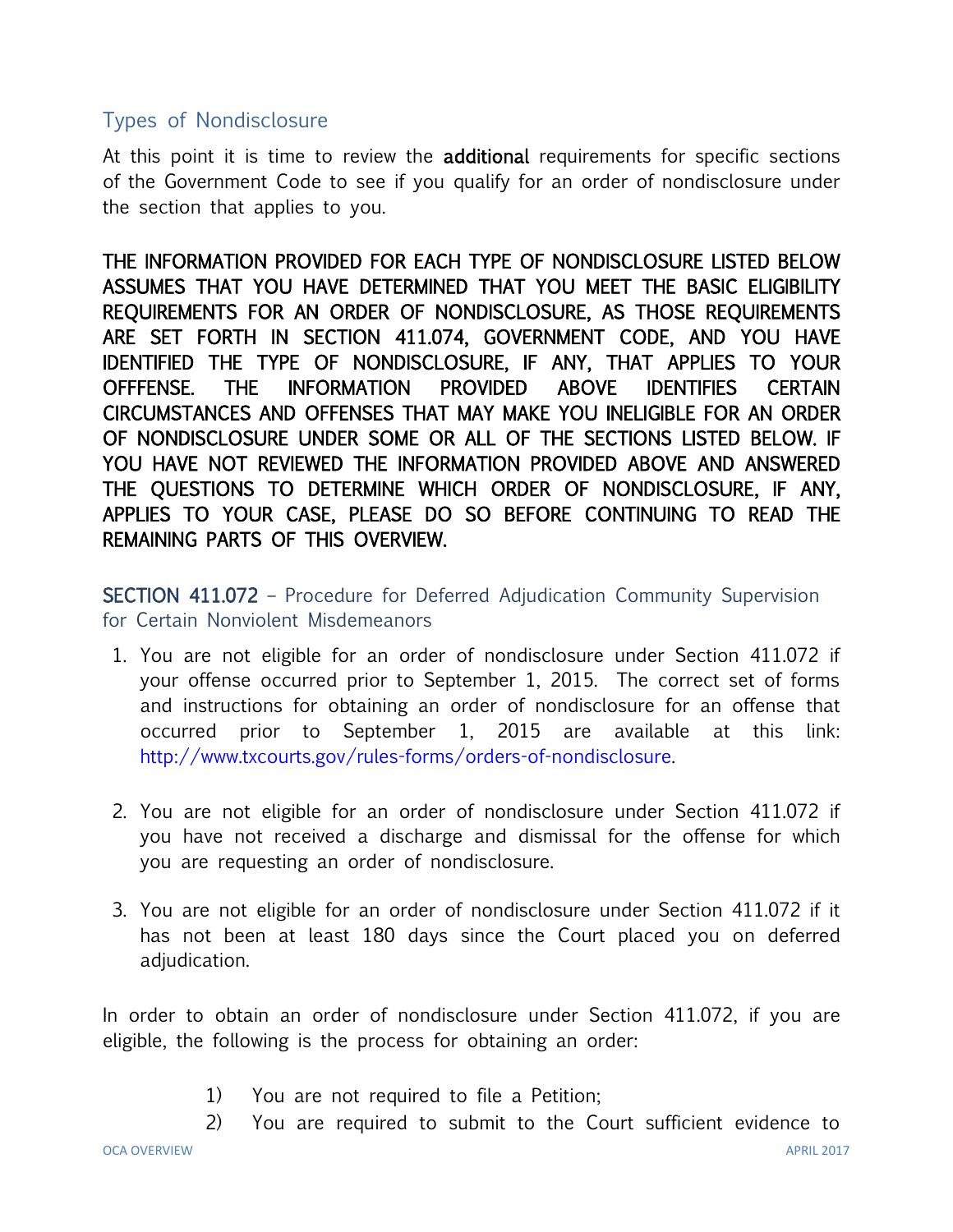establish that you are eligible to receive an order of nondisclosure under Section 411.072. You can meet this requirement by supplying the information required to complete the Letter to the Court Regarding Order of Nondisclosure under Section 411.072 available at this link: [http://www.txcourts.gov/rules-forms/orders](http://www.txcourts.gov/rules-forms/orders-of-nondisclosure)[of-nondisclosure;](http://www.txcourts.gov/rules-forms/orders-of-nondisclosure) and

3) You must pay a \$28 fee or submit a Statement of Inability to Afford Payment of Court Costs to the clerk before the court will issue the order. The Statement of Inability to Afford Payment of Court Costs is described in Rule 145 of the Texas Rules of Civil Procedure. You may view Rule 145 online at: [http://www.txcourts.gov/media/1435952/trcp-all-updated-with](http://www.txcourts.gov/media/1435952/trcp-all-updated-with-amendments-effective-912016.pdf)[amendments-effective-912016.pdf.](http://www.txcourts.gov/media/1435952/trcp-all-updated-with-amendments-effective-912016.pdf) You may click here to obtain the form for the Statement of Inability to Afford Payment of Court Costs: [http://www.txcourts.gov/media/1435953/statement-final](http://www.txcourts.gov/media/1435953/statement-final-version.pdf)[version.pdf.](http://www.txcourts.gov/media/1435953/statement-final-version.pdf)

The law requires the judge to determine whether you satisfy the requirements of Sections 411.072 and 411.074 and to make a written finding in the Order of Nondisclosure that the requirements of those sections are satisfied. The judge will have access to your criminal history record information and may use it to determine your eligibility for an order of nondisclosure under Section 411.072.

If you meet the requirements for an order of nondisclosure under Section 411.072 and follow the procedure outlined above, the judge is required to issue the order of nondisclosure "as soon as practicable" after the  $180<sup>th</sup>$  day after the date the judge placed you on deferred adjudication. If the judge signs your discharge and dismissal on or after the  $180<sup>th</sup>$  day after the date the judge placed you on deferred adjudication, the judge is required to issue the order of nondisclosure at the time the judge discharges and dismisses the proceedings against you.

SECTION 411.0725 – Procedure for Deferred Adjudication –for Felonies and Certain Misdemeanors

1. You are not eligible for an order of nondisclosure under Section 411.0725 if your offense occurred prior to September 1, 2015. The correct set of forms and instructions for obtaining an order of nondisclosure for an offense that occurred prior to September 1, 2015 are available at this link: [http://www.txcourts.gov/rules-forms/orders-of-nondisclosure.](http://www.txcourts.gov/rules-forms/orders-of-nondisclosure)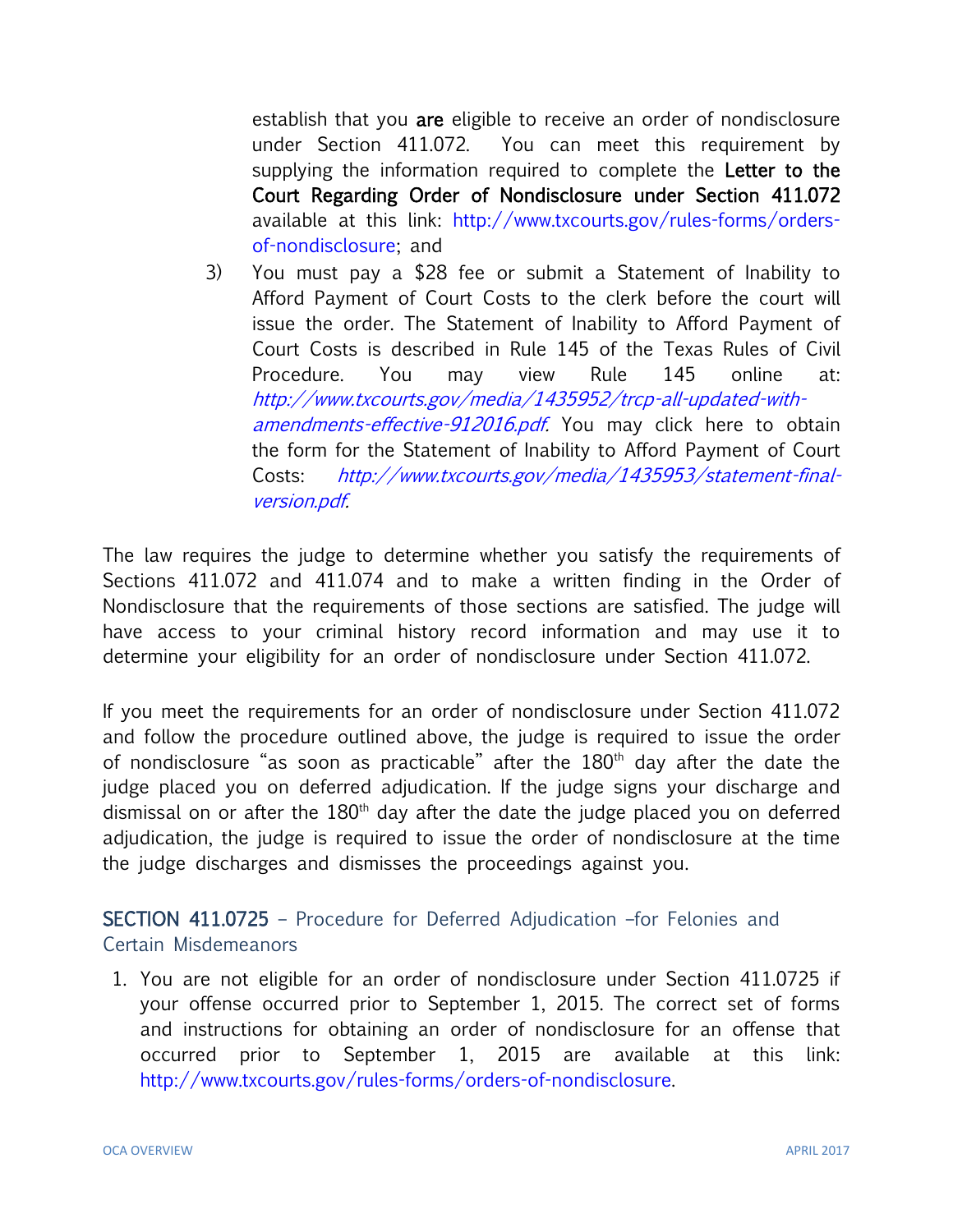- 2. You are not eligible for an order of nondisclosure under Section 411.0725 if you **QUALIFY** for an order of nondisclosure under Section 411.072. You must make sure that you do not qualify under Section 411.072 before proceeding under Section 411.0725.
- 3. You are not eligible for an order of nondisclosure under Section 411.0725 if after the court placed the you on deferred adjudication for the offense for which you are requesting an order of nondisclosure, and during any applicable waiting period (described in Number 4 below) after completion of your deferred adjudication, you were convicted of or placed on deferred adjudication under Section 5, Article 42.12, Code of Criminal Procedure (effective January 1, 2017, under Sec. 42A.101), for any offense other than an offense under the Transportation Code punishable by fine only.
- 4. Waiting Period. You are eligible to file a petition for order of nondisclosure under Section 411.0725 accordingly:
	- a) Immediately after discharge and dismissal, if the offense for which you are requesting an order of nondisclosure is a misdemeanor offense other than one of the misdemeanor offenses listed in b) below;
	- b) On or after the second anniversary of the date of your discharge and dismissal, if you were placed on deferred adjudication for a misdemeanor offense under Penal Code Chapters 20 (kidnapping, unlawful restraint, or smuggling of persons), 21 (sexual offenses), 22 (assaultive offenses), 25 (offenses against the family), 42 (disorderly conduct and related offenses), 43 (public indecency offenses), or 46 (weapons offenses); or
	- c) On or after the fifth anniversary of the date of your discharge and dismissal if the offense for which you are requesting an order of nondisclosure is a felony.

In order to obtain an order of nondisclosure under Section 411.0725, if you are eligible, you must file a petition. The form and instructions for obtaining an order of nondisclosure under Section 411.0725 are available at this link: [http://www.txcourts.gov/rules-forms/orders-of-nondisclosure.](http://www.txcourts.gov/rules-forms/orders-of-nondisclosure)

You do not have to pay the clerk to notify the prosecutor of your petition. Under Section 411.0745(e), Government Code, the court must notify the prosecutor. Additionally, if the court issues an order of nondisclosure, you do not have to pay the clerk to notify law enforcement. Under Section 411.075, Government Code, the clerk must notify the Crime Records Service Division of the Texas Department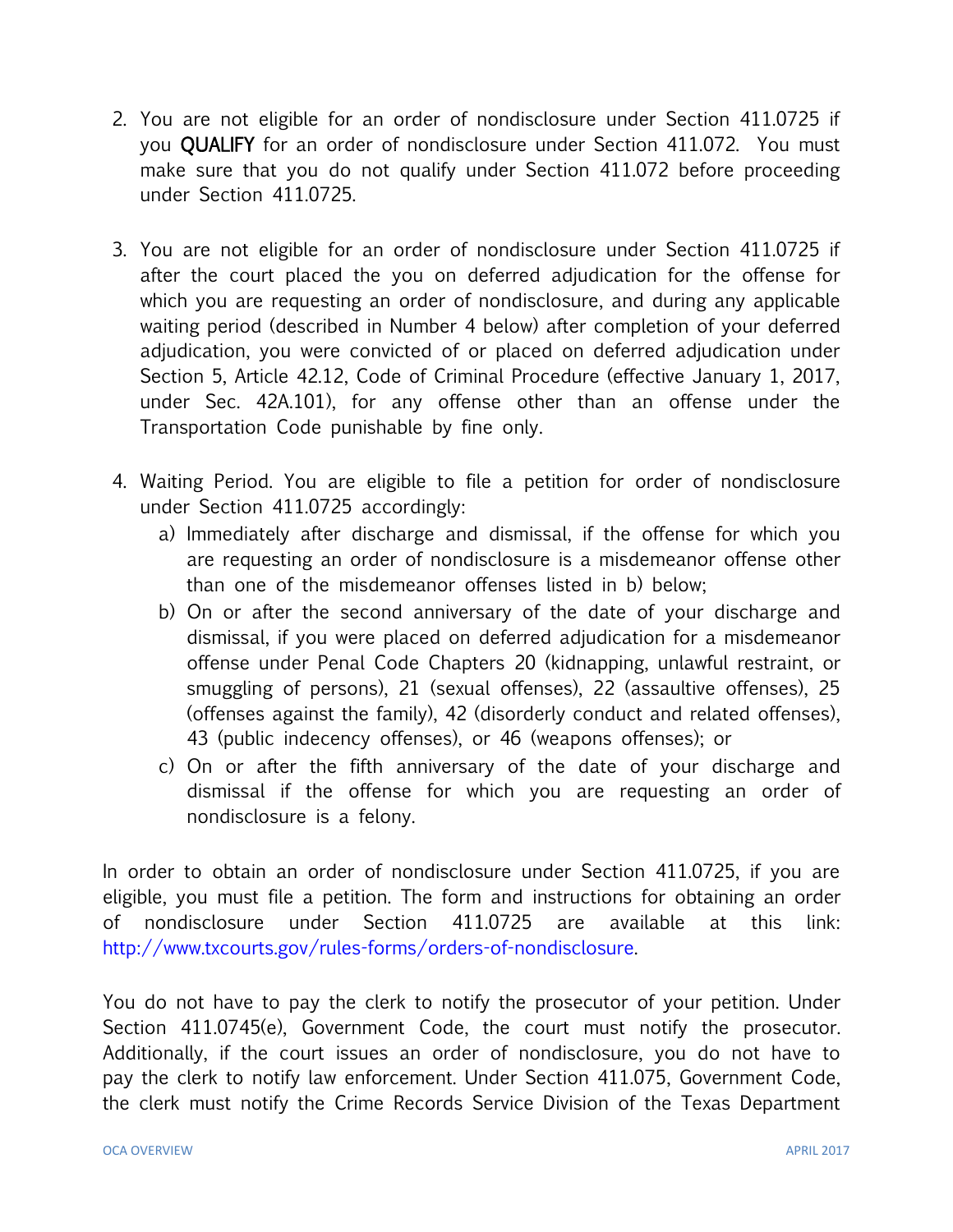of Public Safety (hereinafter "DPS") of the order of nondisclosure, and DPS must notify the law enforcement agencies and entities listed in the statute.

#### SECTION 411.0728 – Procedure for Certain Victims of Trafficking of Persons

This section is only for persons wishing to obtain an order of nondisclosure for a prostitution offense solely on the ground that the person was a victim of trafficking of persons. This section applies to both felony and misdemeanor offenses; however, you must have been placed on probation, not deferred adjudication, in order to qualify. Additionally, although the offense may have occurred before or after September 1, 2015, the order that sets aside the conviction must have occurred after September 1, 2015.

In order to obtain an order of nondisclosure under Section 411.0728, if you are eligible, you must file a petition, but you cannot file the petition before your conviction has been set aside. The court must make a determination that you committed the offense solely as a victim of trafficking of persons and that issuance of the order of nondisclosure is in the best interest of justice. The forms and instructions for filing a petition under Section 411.0728 are available at this link: [http://www.txcourts.gov/rules-forms/orders-of-nondisclosure.](http://www.txcourts.gov/rules-forms/orders-of-nondisclosure)

You do not have to pay the clerk to notify the prosecutor of your petition. Under Section 411.0745(e), Government Code, the court must notify the prosecutor. Additionally, you do not have to pay the court to notify law enforcement of the order of nondisclosure, if the court issues an order. Under Section 411.075, Government Code, the clerk must notify the Crime Records Service Division of the Texas Department of Public Safety (hereinafter "DPS") of the order of nondisclosure, and DPS must notify the other law enforcement agencies and entities listed in the statute.

SECTION 411.073 – Procedure for Community Supervision Following Conviction for Certain Misdemeanors

- 1. You are not eligible for an order of nondisclosure under Section 411.073 if your offense occurred prior to September 1, 2015. The correct set of forms and instructions for obtaining an order of nondisclosure for an offense that occurred prior to September 1, 2015 are available at this link: [http://www.txcourts.gov/rules-forms/orders-of-nondisclosure.](http://www.txcourts.gov/rules-forms/orders-of-nondisclosure)
- 2. You are not eligible to file a petition for an order of nondisclosure under Section 411.073 if your community supervision (hereinafter "probation") was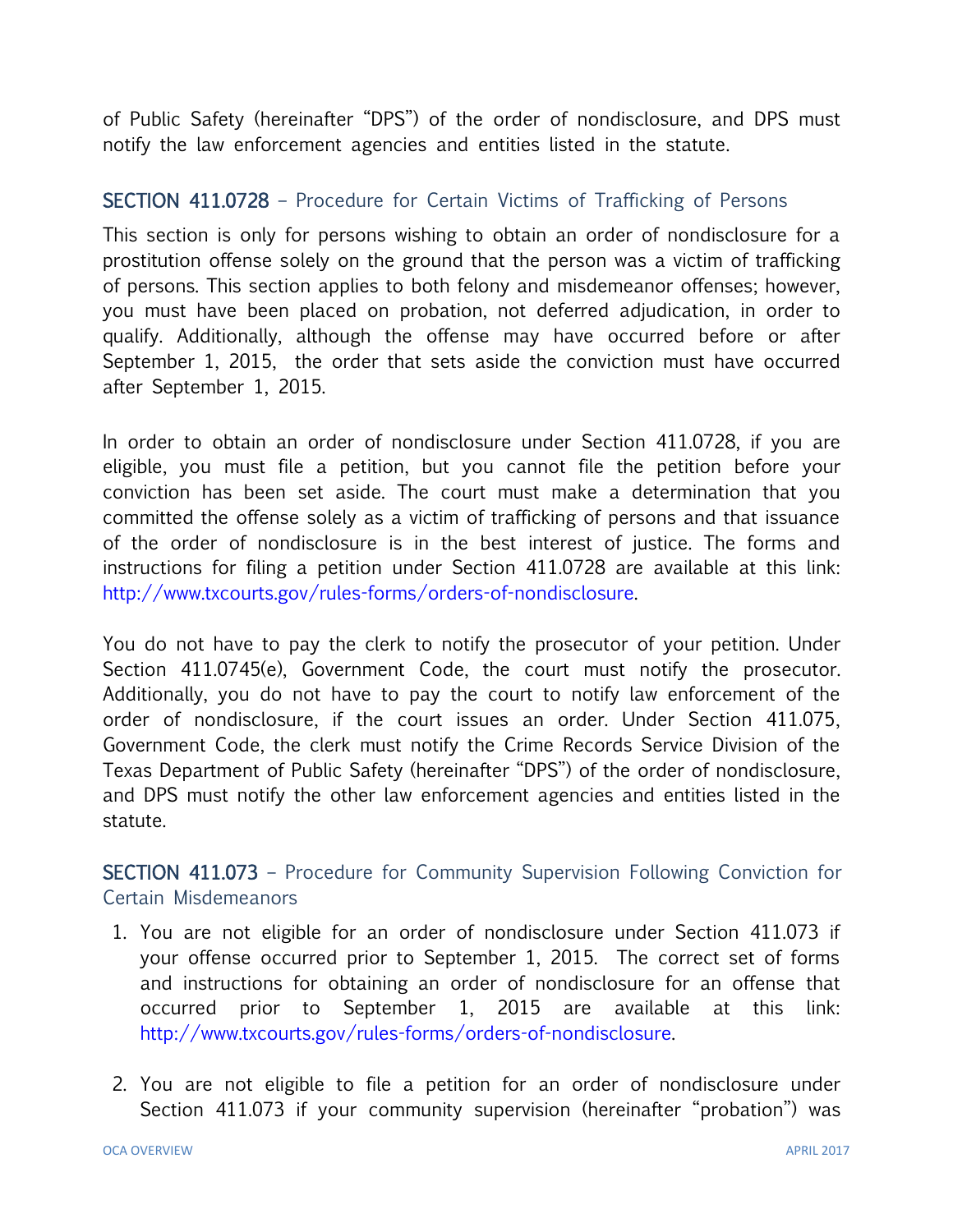revoked or if you did not complete your period of probation.

- 3. You are not eligible for an order of nondisclosure under Section 411.073 if during the period after the court pronounced sentence for the offense for which you are requesting an order of nondisclosure, and during any applicable waiting period (described in No. 4 below) after completion of the probation, you were convicted of or placed on deferred adjudication under Section 5, Article 42.12, Code of Criminal Procedure (effective January 1, 2017, under Sec. 42A.101), for any offense other than an offense under the Transportation Code punishable by fine only.
- 4. Waiting Period. You are eligible to file a petition for nondisclosure under Section 411.073 accordingly:
	- a) On or after you complete probation, unless the offense for which you are requesting an order of nondisclosure is one of the misdemeanor offenses listed in b) below; or
	- b) On or after the second anniversary of the date you completed probation if you were placed on probation for a misdemeanor offense under Penal Code Chapter 20 (kidnapping, unlawful restraint, or smuggling of persons), 21 (sexual offenses), 22 (assaultive offenses), 25 (offenses against the family), 42 (disorderly conduct and related offenses), 43 (public indecency offenses), or 46 (weapons offenses).

In order to obtain an order of nondisclosure under Section 411.073, if you are eligible, you must file a petition. The form and instructions for obtaining an order of nondisclosure under Section 411.073 are available at this link: [http://www.txcourts.gov/rules-forms/orders-of-nondisclosure.](http://www.txcourts.gov/rules-forms/orders-of-nondisclosure)

You do not have to pay the clerk to notify the prosecutor of your petition. Under Section 411.0745(e), Government Code, the court must notify the prosecutor. Additionally, you do not have to pay the court to notify law enforcement of the order of nondisclosure, if the court issues an order. Under Section 411.075, Government Code, the clerk must notify the Crime Records Service Division of the Texas Department of Public Safety (hereinafter "DPS") of the order of nondisclosure, and DPS must notify the other law enforcement agencies and entities listed in the statute.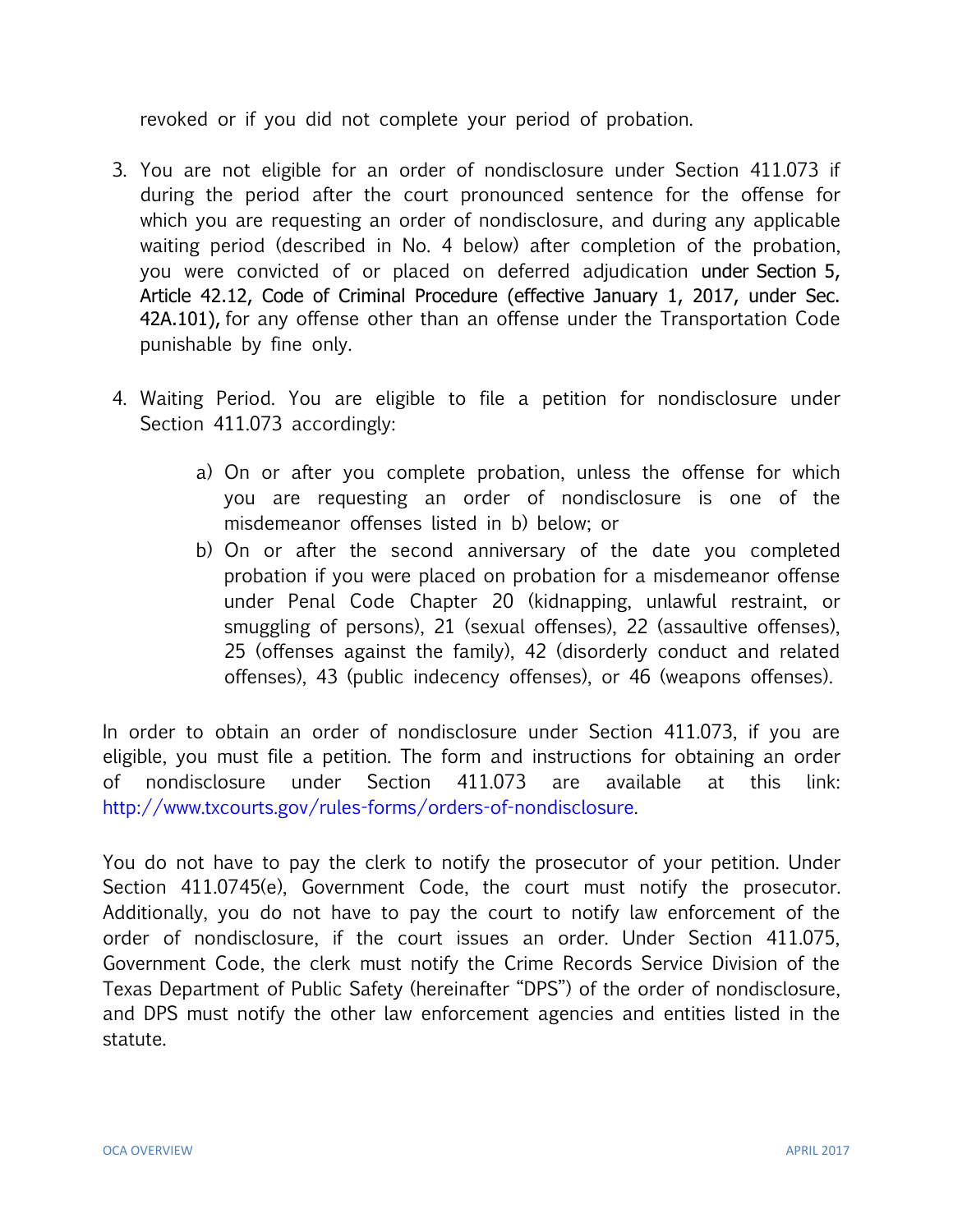SECTION 411.0735 – Procedure for Conviction and Confinement for Certain Misdemeanors

- 1. You are not eligible for an order of nondisclosure under Section 411.0735 if the offense for which you are requesting an order of nondisclosure occurred prior to September 1, 2015. The correct set of forms and instructions for obtaining an order of nondisclosure for an offense that occurred prior to September 1, 2015, are available at this link: [http://www.txcourts.gov/rules](http://www.txcourts.gov/rules-forms/orders-of-nondisclosure)[forms/orders-of-nondisclosure.](http://www.txcourts.gov/rules-forms/orders-of-nondisclosure)
- 2. You are not eligible for an order of nondisclosure under Section 411.0735 if you QUALIFY for an order of nondisclosure under Section 411.073. You must make sure that you do not qualify for an order of nondisclosure under Section 411.073 before proceeding under Section 411.0735.
- 3. Not including the offense for which you are requesting an order of nondisclosure, you are not eligible for an order of nondisclosure if you have been convicted of or placed on deferred adjudication for any offense other than an offense under the Transportation Code punishable by fine only.
- 4. Waiting Period. You are eligible to petition the court for an order of nondisclosure under Section 411.0735 on or after the second anniversary date of completion of the period of confinement for the offense for which you are requesting an order of nondisclosure.

If you are eligible, in order to obtain an order of nondisclosure under Section 411.0735, you must file a petition. The form and instructions for obtaining an order of nondisclosure under Section 411.073 are available at this link: [http://www.txcourts.gov/rules-forms/orders-of-nondisclosure.](http://www.txcourts.gov/rules-forms/orders-of-nondisclosure)

You do not have to pay the clerk to notify the prosecutor of your petition. Under Section 411.0745(e), Government Code, the court must notify the prosecutor. Additionally, you do not have to pay the court to notify law enforcement of the order of nondisclosure, if the court issues an order. Under Section 411.075, Government Code, the clerk must notify the Crime Records Service Division of the Texas Department of Public Safety (hereinafter "DPS") of the order of nondisclosure, and DPS must notify the law enforcement agencies and entities listed in the statute.